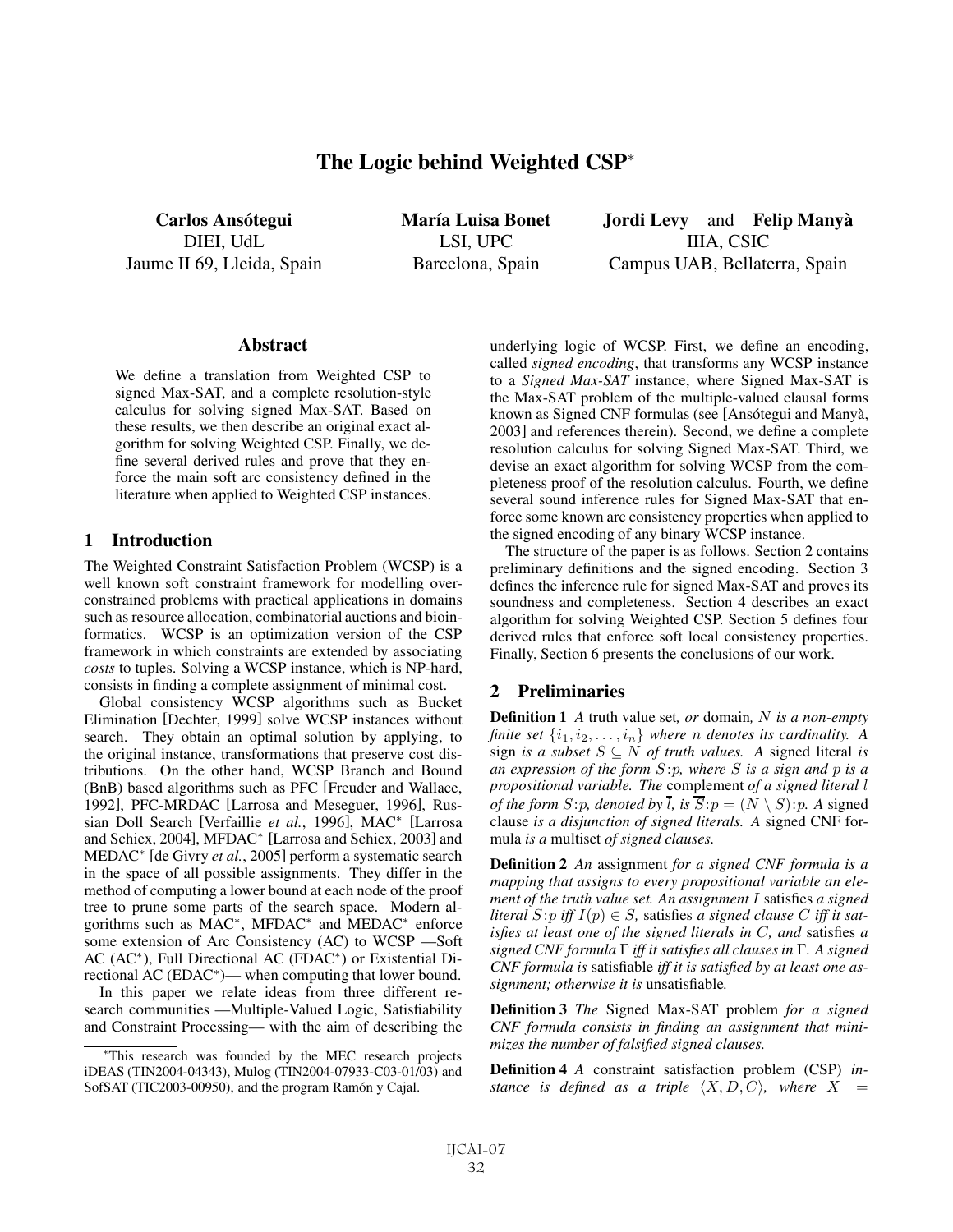${x_1, \ldots, x_n}$  *is a set of variables,*  $D = \{d(x_1), \ldots, d(x_n)\}$ *is a set of domains containing the values the variables may take, and*  $C = \{C_1, \ldots, C_m\}$  *is a set of constraints. Each constraint*  $C_i = \langle S_i, R_i \rangle$  *is defined as a relation*  $R_i$  *over a subset of variables*  $S_i = \{x_{i_1}, \ldots, x_{i_k}\}$ *, called the constraint* scope*. The relation* R<sup>i</sup> *may be represented extensionally as a subset of the Cartesian product*  $d(x_{i_1}) \times \cdots \times d(x_{i_k})$ *.* 

**Definition 5** An assignment v for a CSP instance  $\langle X, D, C \rangle$ *is a mapping that assigns to every variable*  $x_i \in X$  *an element*  $v(x_i) \in d(x_i)$ *. An assignment v satisfies a constraint*  $\langle \{x_{i_1},\ldots,x_{i_k}\}, R_i \rangle \in C$  *iff*  $\langle v(x_{i_1}),\ldots,v(x_{i_k}) \rangle \in R_i$ .

Definition 6 *A* Weighted CSP (WCSP) *instance is defined as a triple*  $\langle X, D, C \rangle$ , where X and D are variables and do*mains as in CSP. A constraint*  $C_i$  *is now defined as a pair*  $\langle S_i, f_i \rangle$ , where  $S_i = \{x_{i_1}, \ldots, x_{i_k}\}$  *is the constraint scope and*  $f_i$  :  $d(x_{i_1}) \times \cdots \times d(x_{i_k}) \rightarrow \mathbb{N}$  *is a* cost function. The *cost of a constraint* C<sup>i</sup> *induced by an assignment* v *in which the variables of*  $S_i = \{x_{i_1}, \ldots, x_{i_k}\}$  *take values*  $b_{i_1}, \ldots, b_{i_k}$ *is*  $f_i(b_{i_1}, \ldots, b_{i_k})$ *. An optimal solution to a WCSP instance is a complete assignment in which the sum of the costs of the constraints is minimal.*

Definition 7 *The Weighted Constraint Satisfaction Problem (WCSP) for a WCSP instance consists in finding an optimal solution for that instance.*

Definition 8 *The* signed encoding *of a WCSP instance*  $\langle X, D, C \rangle$  *is the signed CNF formula over the domain*  $N = \bigcup_{x_i \in D} d(x_i)$  *that contains for every possible tu* $ple \langle b_{i_1}, \ldots, b_{i_k} \rangle \in d(x_{i_1}) \times \ldots \times d(x_{i_k})$  of every con- $\text{strain} \left( \{x_{i_1}, \ldots, x_{i_k}\}, f_i \right) \in C, \ f_i(b_{i_1}, \ldots, b_{i_k}) \ \text{copies of}$ *the signed clause:*

$$
\overline{\{b_{i_1}\}}:x_{i_1}\vee\cdots\vee\overline{\{b_{i_k}\}}:x_{i_k}.
$$

An alternative encoding is to consider signed clauses with weights instead of allowing multiple copies of a clause. For the sake of clarity we use unweighted clauses. Nevertheless, any efficient implementation of the algorithms proposed should deal with weighted clauses. The extension of our theoretical results to weighted clauses is straightforward.

Proposition 9 *Solving a WCSP instance* P *is equivalent to solving the Signed Max-SAT problem of its signed encoding; i.e., the optimal cost of* P *coincides with the minimal number of unsatisfied signed clauses of the signed encoding of* P*.*

PROOF: For every combination of values to the variables of the scope of a constraint  $C_i = \langle S_i, f_i \rangle$ , the signed encoding contains as many clauses as the cost associated with that combination. If an assignment of the signed encoding restricted to the variables of  $S_i$  coincides with a combination of  $C_i$  with cost 0, then all the clauses of the signed encoding introduced by  $C_i$  are satisfied because there is no clause forbidding that combination. If an assignment of the signed encoding restricted to the variables of  $S_i$  coincides with a combination  $\langle b_{i_1}, \ldots, b_{i_k} \rangle$  of  $C_i$  with cost u, where  $u > 0$ , then, by construction of the signed encoding, only the  $u$  clauses of the form  $\overline{\{b_{i_1}\}}:x_{i_1}\vee\cdots\vee\overline{\{b_{i_k}\}}:x_{i_k}$  are falsified among the clauses introduced by  $C_i$ .



Figure 1: A WCSP instance and its signed encoding

**Example 10** Figure 1 shows a WCSP instance  $\langle X, D, C \rangle$ and its signed encoding. The WCSP has the set of variables  $X = \{x_1, x_2, x_3\}$  with domains  $d(x_1) = d(x_2) = d(x_3) =$  ${a, b, c}$ . There is a binary constraint between variables  $x_1$ and  $x_2$ , a binary constraint between variables  $x_2$  and  $x_3$ , and a unary constraint for every variable. Unary costs are depicted inside small circles. Binary costs are depicted as labeled edges connecting the corresponding pair of values. The label of each edge is the corresponding cost. If two values are not connected, the binary cost between them is 0. In this instance, the optimal cost is 2.

## 3 The Inference Rule. Soundness and Completeness

We define a resolution rule for solving signed Max-SAT, called *Signed Max-SAT Resolution*, and prove its soundness and completeness. This rule was inspired by previous works [Larrosa and Heras, 2005; Bonet *et al.*, 2006] for Max-SAT. The completeness proof for signed CNF formulas is technically more involved than the proof for Boolean CNF formulas.

Definition 11 *The* Signed Max-SAT Resolution *rule is defined as follows*

$$
S:x \vee a_1 \vee \ldots \vee a_s
$$
  
\n
$$
S':x \vee b_1 \vee \ldots \vee b_t
$$
  
\n
$$
S \cap S':x \vee a_1 \vee \ldots \vee a_s \vee b_1 \vee \ldots \vee b_t
$$
  
\n
$$
S \cup S':x \vee a_1 \vee \ldots \vee a_s \vee b_1 \vee \ldots \vee b_t
$$
  
\n
$$
S:x \vee a_1 \vee \ldots \vee a_s \vee b_1 \vee b_2
$$
  
\n
$$
\ldots
$$
  
\n
$$
S':x \vee a_1 \vee \ldots \vee a_s \vee b_1 \vee \ldots \vee b_{t-1} \vee b_t
$$
  
\n
$$
S':x \vee a_1 \vee \ldots \vee a_s \vee b_1 \vee \ldots \vee b_{t-1} \vee b_t
$$
  
\n
$$
S':x \vee b_1 \vee \ldots \vee b_t \vee a_1 \vee \overline{a_2}
$$
  
\n
$$
\ldots
$$
  
\n
$$
S':x \vee b_1 \vee \ldots \vee b_t \vee a_1 \vee \ldots \vee a_{s-1} \vee \overline{a_s}
$$

*This inference rule is applied to multisets of clauses, and* replaces *the premises of the rule by its conclusions. We say that the rule* resolves *the variable* x*.*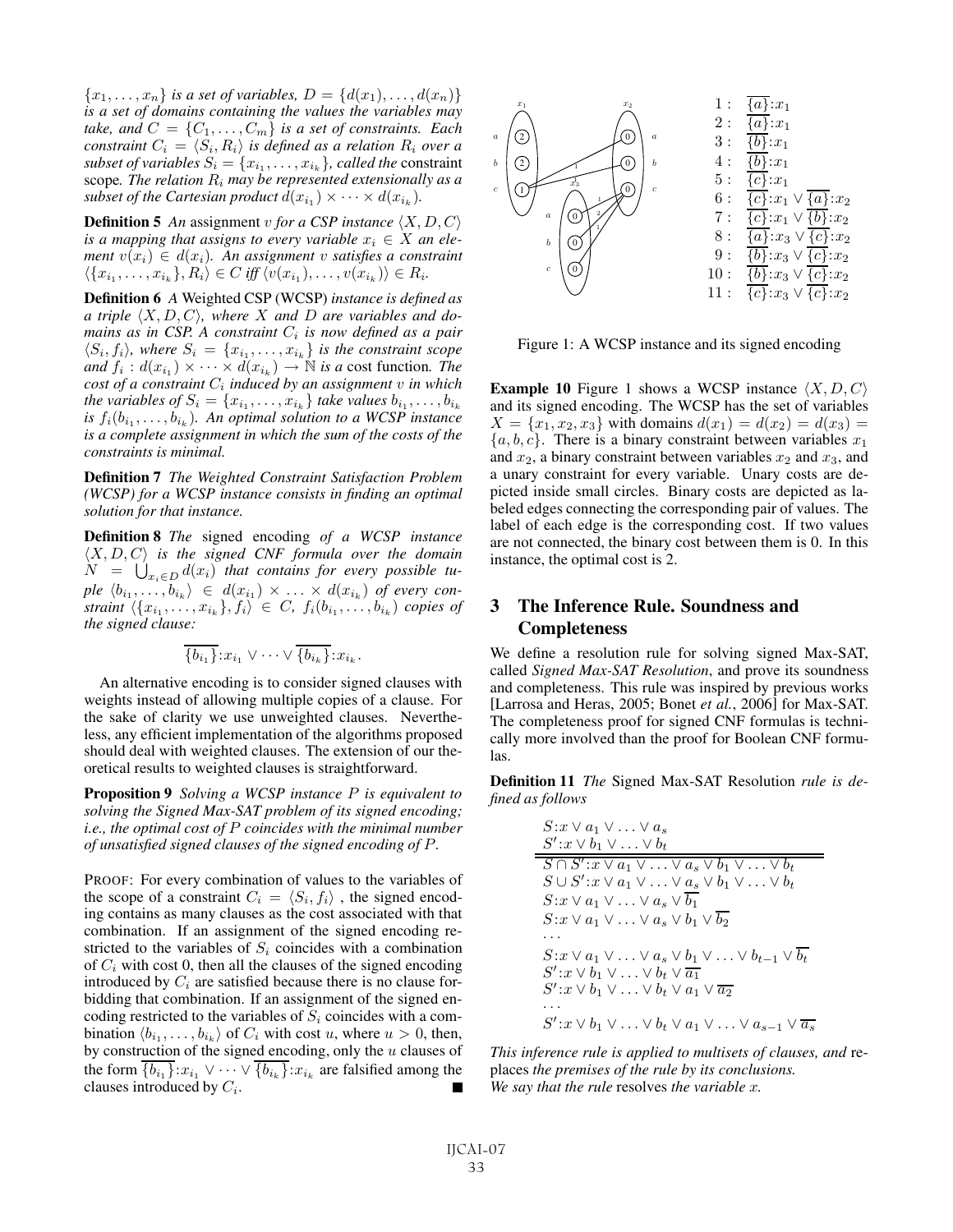*The tautologies concluded by the rule like*  $N: x \vee A$  *are removed from the resulting multiset. Also we substitute clauses like* S:x∨S :x∨A *by* (S ∪ S ):x∨A*, and clauses like* ∅:x∨A *by* A*.*

We would like to emphasize that the rule does not add the conclusions to the premises. It replaces the clauses in the premises by the clauses in the conclusions.

**Definition 12** *We write*  $C \vdash D$  *when the multiset of clauses*  $D$ *can be obtained from the multiset* C *applying the rule finitely many times. We write*  $C \vdash_x C'$  *when this sequence of applications only resolves the variable* x*.*

In the context of Max-SAT problems, an inference rule is *sound* iff the number of falsified clauses in the premises is equal to the number of falsified clauses in the conclusions for any assignment.

Theorem 13 (Soundness) *The signed Max-SAT resolution rule is sound.*

PROOF: Let I be an arbitrary assignment. There are four cases:

**1.** If  $I$  falsifies the two premises, then  $I$  also falsifies the first two conclusions, and only them.

2. If I satisfies the two premises, then it also trivially satisfies the last  $s+t$  clauses of the conclusion, because they are either implied by one or the other premise. The second clause of the conclusion is implied by each one of the premises. Therefore, it is also satisfied by I.

The first clause of the conclusion is not implied by the premises. However, if both premises are satisfied then we have two cases. If  $S: x$  and  $S': x$  are both satisfied, then so it is  $(S \cap S')$ :x. Otherwise, either some  $a_i$ 's or some  $b_j$ 's is satisfied, thus also the first clause of the conclusion.

3. If I satisfies the first premise, but not the second one, then the second clause of the conclusion as well as the  $t$  following clauses are satisfied, because all them are implied by the first premise.

For the rest of conclusions, there are two cases: If some of the  $a_i$ 's is satisfied, then let i be the index of such a. The assignment will satisfy the first clause of the conclusion and the last s conclusions, except  $S' : x \vee b_1 \vee \ldots \vee b_t \vee a_1 \vee$ ... ∨  $a_{i-1}$   $\vee$   $\overline{a_i}$  that is falsified. Otherwise none of the  $a_i$ 's is satisfied, and therefore,  $S: x$  is satisfied. Hence, the first conclusion is falsified, and the last s conclusions are satisfied. 4. If I satisfies the second premise, but not the first one, the situation is analogous to previous case.

Definition 14 *A multiset of clauses* C *is said to be* saturated w.r.t. x *if, for every pair of clauses*  $C_1 = S: x \vee A$  and  $C_2 =$  $S'$ : $x \vee B$  of C,

*i)* there are literals  $S_1: y$  *in* A and  $S_2: y$  *in* B such that  $S_1 \cup$  $S_2 = N$ , *or* 

 $\overline{ii}$ ,  $S \cap S' = S$  or  $S \cap S' = S'.$ 

*A multiset of clauses*  $C'$  *is a saturation of C w.r.t.* x *if*  $C'$  *is* saturated w.r.t.  $x$  and  $C \vdash_x C'$ , i.e.  $C'$  can be obtained from  $C$ *applying the inference rule resolving* x *finitely many times.*

We assign to every clause C a score  $s(C)$  equal to the number of assignments to the variables that falsify C. The score of a multiset of clauses is the sum of scores of the clauses contained in it.

Lemma 15 *For every multiset of clauses* C *and variable* x*, there exists a multiset* C' such that C' is a saturation of C *w.r.t.* x*.*

PROOF: We proceed by applying nondeterministically the inference rule resolving  $x$ , until we obtain a saturated multiset. We only need to prove that this process terminates in finitely many inference steps, i.e that there does not exist infinite sequences  $C = C_0 \vdash C_1 \vdash \dots$ , where at every inference we resolve the variable x and none of the sets  $\mathcal{C}_i$  are saturated. Let M be the score of  $\mathcal{C}$ .

Let us partition the multiset  $C$  of clauses into n multisets (*n* is the size of the domain),  $\{B_0, B_1, \ldots, B_{n-1}\}$ , where  $B_i$ contains the clauses where the cardinality of the support of x is i. Notice that  $B_0$  is the multiset of clauses that do not contain the variable x. Let us denote by  $s(B_i)$  the score of the multiset  $B_i$ .

We will look at this  $n$  multisets as a word of length  $n$  and base  $M+1$ . So our multiset will be represented by the number  $s(B_0) s(B_1) \cdots s(B_{n-1})$ , taking  $s(B_0)$  as the most significant digit. Since  $B_i$  is a subset of C, for  $i = 0, \ldots, n - 1$ ,  $s(B_i) \leq M$ .

When we apply our inference rule, we take two clauses, say one from  $B_i$  and one from  $B_j$  and substitute them by a set of clauses that we will distribute among the different  $B_k$ 's. Now we have a new multiset of clauses and by the soundness of our rule the score of the new multiset is the same. But, if we again look at the multiset as a number in base  $M$ , the number will be different. We will argue that for each inference step, the number increases. Say that the clauses we do inference are  $S: x \vee A \in B_{|S|}$  and  $S' : x \vee B \in B_{|S'|}$ . By the inference step we remove these clauses and add some clause in  $B_{|S \cap S'|}$ , and maybe also some clauses in  $B_{|S|}$ ,  $B_{|S'|}$  and  $B_{|S\cup S'|}$ . Since, by definition of saturation  $S \cap S' \neq S$  and  $S \cap S' \neq S'$ , we know that  $|S \cap S'| < |S|, |S'| < |S \cup S'|$ , hence the digit of  $B_{|S \cap S'|}$  is more significant than the digits of  $B_{|S|}$ ,  $\overline{B}_{|S'|}$  and  $\overline{B}_{|S \cup S'|}$ . We have to conclude that the new M-base number after the inference step is larger than before. Since the largest possible number we can obtain is the one represented as  $s(B_0)s(B_1)\cdots s(B_{n-1}) = M0 \cdots 0$  the saturation procedure for x has to finish before  $M^n$  steps.

**Lemma 16** Let  $\mathcal E$  be a saturated multiset of clauses w.r.t.  $x$ . Let  $\mathcal{E}'$  be the subset of clauses of  $\mathcal E$  *not containing* x. Then, *any assignment* I *satisfying*  $\mathcal{E}'$  *(and not assigning x) can be extended to an assignment satisfying* E*.*

PROOF: We have to extend I to satisfy the whole  $\mathcal{E}$ . In fact we only need to set the value of  $x$ . Let us partition the multiset  $(\mathcal{E} - \mathcal{E}')$  (multiset of clauses that contain the variable x) into two multisets:  $(\mathcal{E} - \mathcal{E}')_T$  the multiset already satisfied by *I*, and  $(\mathcal{E} - \mathcal{E}')_F$  the multiset such that the partial assignment I doesn't satisfy any of the clauses. Our aim is to show that the intersection of all the supports of x in  $(\mathcal{E} - \mathcal{E}')_F$  is nonempty. This way we will extend  $I$  by assigning  $x$  to a value in the intersection of all the supports.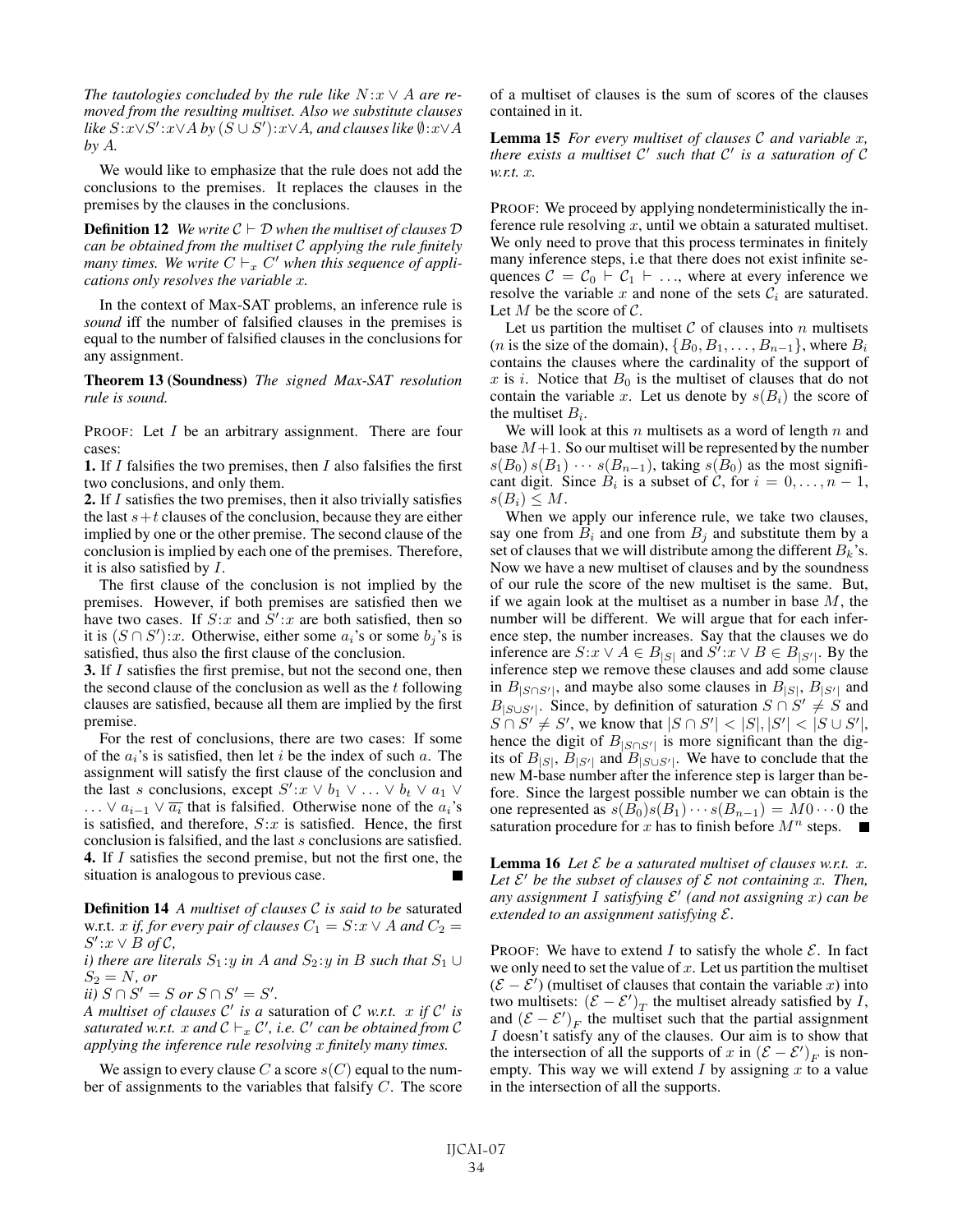Since  $\mathcal E$  is saturated, for every pair of clauses  $C_1 = S:x\vee A$ and  $C_2 = S' : x \vee B$  in  $(\mathcal{E} - \mathcal{E}')_F$  either condition i) or ii) of the definition happens. Condition i) cannot happen because  $C_1$  and  $C_2$  cannot both be in  $(\mathcal{E} - \mathcal{E}')_F$ . Therefore, for every pair of clauses,  $C_1 = S: x \vee A$  and  $C_2 = S': x \vee B$  in  $(\mathcal{E} - \mathcal{E}')_F$ ,  $S \cap S' = S$  or  $S \cap S' = S'$ . Now, we order all the supports of x appearing in  $(\mathcal{E} - \mathcal{E}')_F$  in decreasing order of their cardinality. It is straightforward to see that every support is contained or equal to its predecessor. Particularly, the last support is equal to the intersection of all the supports, and it is non-empty.

Theorem 17 (Completeness) *For any multiset of clauses* C*, we have*

$$
\mathcal{C} \vdash \underbrace{\Box, \dots, \Box}_{m}, \mathcal{D}
$$

*where* D *is a satisfiable multiset of clauses, and* m *is the minimum number of unsatisfied clauses of* C*.*

PROOF: Let  $x_1, \ldots, x_n$  be any list of the variables of C. We construct two sequences of multisets  $C_0, \ldots, C_n$  and  $\mathcal{D}_1,\ldots,\mathcal{D}_n$  such that

- 1.  $\mathcal{C} = \mathcal{C}_0$ ,
- 2. for  $i = 1, \ldots, n$ ,  $C_i \cup D_i$  is a saturation of  $C_{i-1}$  w.r.t.  $x_i$ , and
- 3. for  $i = 1, \ldots, n$ ,  $C_i$  is a multiset of clauses not containing  $x_1, \ldots, x_i$ , and  $\mathcal{D}_i$  is a multiset of clauses containing the variable  $x_i$ .

By lemma 15, this sequences can effectively be computed: for  $i = 1, \ldots, n$ , we saturate  $C_{i-1}$  w.r.t.  $x_i$ , and then we partition the resulting multiset into a subset  $\mathcal{D}_i$  containing  $x_i$ , and another  $C_i$  not containing this variable.

Notice that, since  $\mathcal{C}_n$  does not contain any variable, it is either the empty multiset  $\emptyset$ , or it only contains (some) empty clauses  $\{\Box, \ldots, \Box\}.$ 

Now we are going to prove that the multiset  $\mathcal{D} = \bigcup_{i=1}^n \mathcal{D}_i$ is satisfiable by constructing an assignment satisfying it. For  $i = 1, \ldots, n$ , let  $\mathcal{E}_i = \mathcal{D}_i \cup \ldots \cup \mathcal{D}_n$ , and let  $\mathcal{E}_{n+1} = \emptyset$ . Notice that, for  $i = 1, \ldots, n$ ,

- 1. the multiset  $\mathcal{E}_i$  only contains the variables  $\{x_i, \ldots, x_n\},$
- 2.  $\mathcal{E}_i$  is saturated w.r.t.  $x_i$ , and
- 3.  $\mathcal{E}_i$  decomposes as  $\mathcal{E}_i = \mathcal{D}_i \cup \mathcal{E}_{i+1}$ , where all the clauses of  $\mathcal{D}_i$  contain  $x_i$  and none of  $\mathcal{E}_{i+1}$  contains  $x_i$ .

Now, we construct a sequence of assignments  $I_1, \ldots, I_{n+1}$ , where  $I_{n+1}$  is the empty assignment, hence satisfies  $\mathcal{E}_{n+1} = \emptyset$ . Now,  $I_i$  is constructed from  $I_{i+1}$  as follows. Assume by induction hypothesis that  $I_{i+1}$  satisfies  $\mathcal{E}_{i+1}$ . Since  $\mathcal{E}_i$  is saturated w.r.t.  $x_i$ , and decomposes into  $\mathcal{D}_i$  and  $\mathcal{E}_{i+1}$ , by lemma 16, we can extend  $I_{i+1}$  with an assignment for  $x_i$  to obtain  $I_i$  satisfy  $\mathcal{E}_i$ . Iterating, we get that  $I_1$  satisfies  $\mathcal{E}_1 = \mathcal{D} = \bigcup_{i=1}^n \mathcal{D}_i$ .

Concluding, since by the soundness of the rule (Theorem 13) the inference preserves the number of falsified clauses for every assignment,  $m = |\mathcal{C}_n|$  is the minimum number of unsatisfied clauses of C.

### 4 Global Consistency in WCSP

From the proof of Theorem 17, we can extract the following exact algorithm for solving WCSP.

input: A WCSP instance P C<sup>0</sup> := *signed encoding*(P) for i := 1 to k C := saturation(C<sup>i</sup>−1, xi) Ci, Di := partition(C, xi) endfor m := |Ck| I := ∅ for i := k downto 1 I := I ∪ [x<sup>i</sup> → extension(xi,I,Di)] output: m, I

Given an initial WCSP instance  $P$  with  $k$  variables, this algorithm returns the minimal cost  $m$  of  $P$  and an optimal solution I.

The function saturation( $C_{i-1}, x_i$ ) computes a saturation of  $C_{i-1}$  w.r.t.  $x_i$  applying the resolution rule resolving x until it gets a saturated set. Lemma 15 ensures that this process terminates, in particular that it does not cycle. As we have already said, the saturation of a multiset is not unique, but the proof of Theorem 17 does not depend on which particular saturation we take.

The function  $partition(C, x_i)$  computes a partition of C, already saturated, into the subset of clauses containing  $x_i$  and the subset of clauses not containing  $x_i$ .

The function  $extension(x_i, I, D_i)$  computes an assignment for  $x_i$  extending the assignment I, to satisfy the clauses of  $D_i$  according to Lemma 16. The function filters all clauses of  $D_i$  that are not satisfied by I. Then it computes the intersection of the supports for  $x_i$  of all of them, and returns one of the values of such an intersection. It returns a value from

$$
\bigcap \{ S \, | \, S:x_i \vee A \in D_i \text{ and } I \text{ falsifies } A \}
$$

The argumentation of the proof of Lemma 16 ensures that this intersection is not empty.

The order on the saturation of the variables can be freely chosen, i.e. the sequence  $x_1, \ldots x_n$  can be any enumeration of the variables.

A similar approach to this algorithm was defined using bucket elimination [Dechter, 1999]. Even though both procedures have the same exponential worst-case complexity, we believe that our algorithm can give rise to a better performance profile, in the sense that our computation of the joint operation is incremental.

#### 5 Local Consistency in WCSP

In WCSP a number of local consistency properties have been proposed. These local properties do not ensure the global consistency of a set of constraints. However, they can be enforced very efficiently and used to find a lower bound of the cost.

In this section we focus on binary WCSP instances as in [Larrosa and Schiex, 2003; de Givry *et al.*, 2005]. We assume the existence of a unary constraint for every variable  $x_i$ . If no such a constraint is defined, we can always define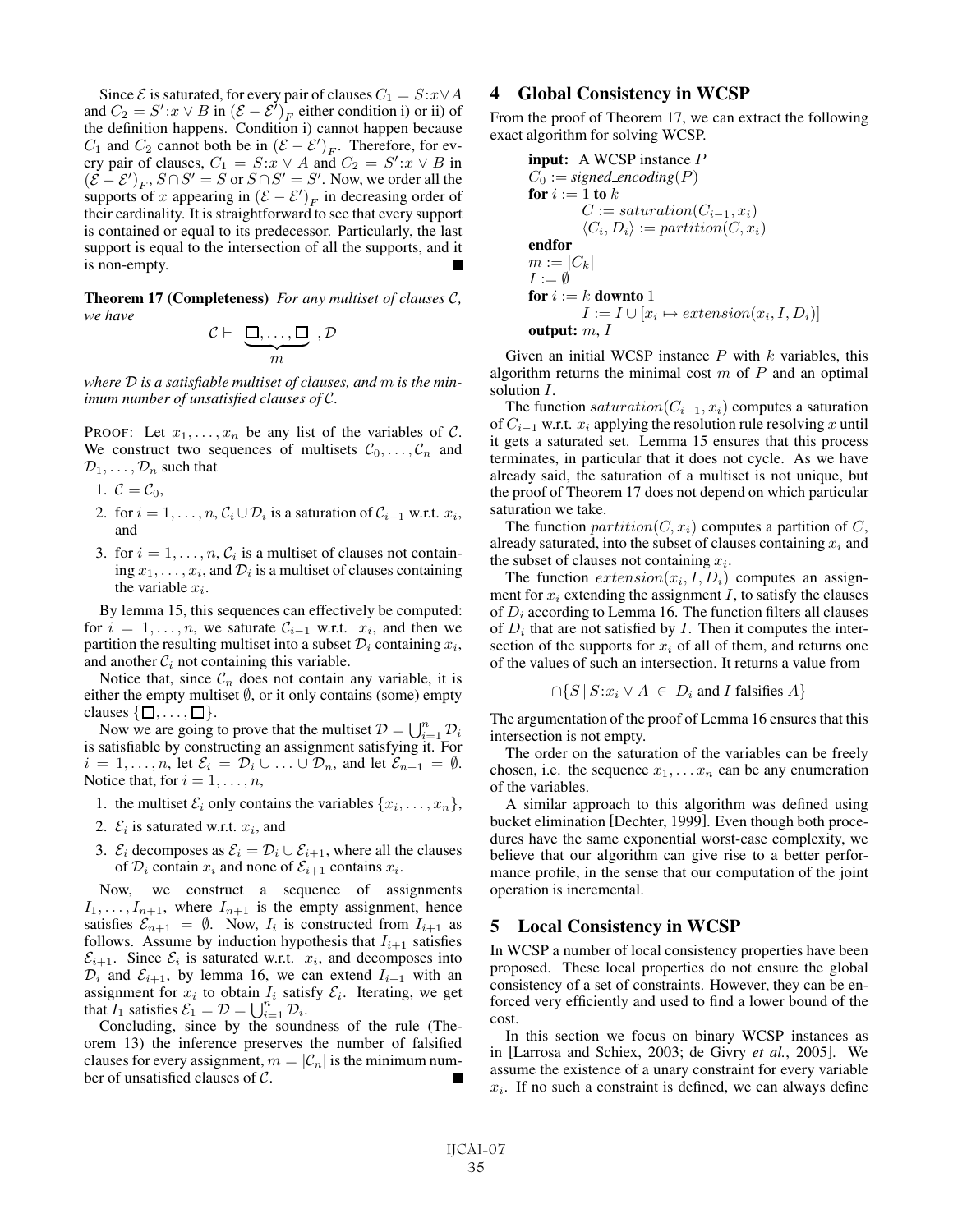a dummy constraint as  $f(a_k)=0$  for every  $a_k \in d(x_i)$ . We will use the standard notation for binary WCSP in the literature:  $C_i$  will denote a unary constraint over a variable  $x_i$ , and  $C_{ij}$  will denote a binary constraint between variables  $x_i$ and  $x_j$ ;  $C_i(a_k)$ , where  $a_k \in d(x_i)$ , will denote  $f(a_k)$ , and  $C_{ij}(a_k, b_l)$ , where  $a_k \in d(x_i)$  and  $b_l \in d(x_j)$ , will denote  $f(a_k, b_k)$ .

**Definition 18** *Variable*  $x_i$  *is* node consistent *if there exists a value*  $a_k \in d(x_i)$  *such that*  $C_i(a_k)=0$ *. A WCSP is node consistent (NC*<sup>∗</sup>*) if every variable is node consistent.*

**Definition 19** *Given a binary constraint*  $C_{ij}$ *, the value*  $b \in$  $d(x_j)$  *is a* simple support *for*  $a \in d(x_i)$  *if*  $C_{ij}(a, b) = 0$ *, and is a* full support *if*  $C_{ij}(a, b) + C_j(b) = 0$ 

**Definition 20** *Variable*  $x_i$  *is* arc consistent *if every value*  $a \in d(x_i)$  has a simple support in every constraint  $C_{ij}$ . A *WCSP is arc consistent (AC*<sup>∗</sup>*) if every variable is node and arc consistent.*

**Definition 21** *Variable*  $x_i$  *is* full arc consistent *if every value*  $a \in d(x_i)$  has a full support in every constraint  $C_{ij}$ . A WCSP *is full arc consistent (FAC*<sup>∗</sup>*) if every variable is node and full arc consistent.*

Definition 22 *Let* > *be a total ordering over the variables of a WCSP. Variable*  $x_i$  *is* directional arc consistent *(DAC) if every value*  $a \in d(x_i)$  *has a full support in every constraint*  $C_{ij}$  *such that*  $x_j > x_i$ *. It is full directional arc consistent (FDAC) if, in addition, every value*  $a \in d(x_i)$  *has a simple support in every constraint*  $C_{ij}$  *such that*  $x_i < x_i$ . A WCSP *is full directional arc consistent (FDAC*<sup>∗</sup>*) if every variable is node and full directional arc consistent.*

Definition 23 *Let* > *be a total ordering over the variables of a WCSP. Variable*  $x_i$  *is* existential arc consistent *if there is at least one value*  $a \in d(x_i)$  *such that*  $C_i(a) = 0$  *and has a full support in every constraint*  $C_{ij}$ *. A WCSP is existential arc consistent (EAC*<sup>∗</sup>*) if every variable is node and existential arc consistent. A WCSP is* existential directional arc consistent *(EDAC*<sup>∗</sup>*) if it is FDAC*<sup>∗</sup> *and EAC*<sup>∗</sup>*.*

In what follows we define four sound inference rules for a sublanguage of signed formulas. We just consider clauses with at most two literals and whose signs are complements of singletons. This language captures binary WCSP instances. As we will see bellow, the rules enforce some known local consistency properties. For lack of space we do not show how these rules may be derived from the signed Max-SAT resolution rule.

In the next rules we assume that  $N = \{i_1, \ldots, i_n\}$  $\{j_1,\ldots,j_n\}$  and  $j \in N$ .

#### Rule 1:

#### Rule 2:

| $\{i_1\}$ : $x$ | $\{i_1\}$ : $x \vee \{j\}$ : $y$ |
|-----------------|----------------------------------|
| $\{i_n\}$ : $x$ | .<br>$\{i_n\}:x\vee\{j\}:y$      |
| ' '             | $\{j\}$ : $y$                    |

| lle 3:                                              | Rule 4:                                             |
|-----------------------------------------------------|-----------------------------------------------------|
| $\overline{\{i_1\}}:x\vee \overline{\{j_1\}}:y$     | ${i_1}:x\vee {j_1}:y$                               |
| $\overline{\{i_s\}}:x\vee \overline{\{j_1\}}:y$     | $\overline{\{i_s\}}:x\vee\{j_1\}:y$                 |
| $\overline{\{i_{s+1}\}}:x$                          | $\overline{\{i_{s+1}\}}$ : x                        |
| $\overline{\{i_n\}}$ : x                            | $\overline{\{i_n\}}:x$                              |
| $\overline{\{j_1\}}$ : y                            | $\overline{\{j_2\}}$ : y                            |
| $\overline{\{i_{s+1}\}}:x\vee \overline{\{j_2\}}:y$ | $\{j_n\}$ :y                                        |
| $\overline{\{i_{s+1}\}}:x\vee \overline{\{j_n\}}:y$ | $\overline{\{i_{s+1}\}}:x\vee \overline{\{j_2\}}:y$ |
| $\overline{\{i_n\}}:x\vee \overline{\{j_2\}}:y$     | $\overline{\{i_{s+1}\}}:x\vee \overline{\{j_n\}}:y$ |
| $\overline{\{i_n\}}:x\vee \overline{\{j_n\}}:y$     | $\overline{\{i_n\}}:x\vee \overline{\{j_2\}}:y$     |
|                                                     | $\overline{\{i_n\}}:x\vee\overline{\{j_n\}}:y$      |

 $R_{\rm II}$ 

Lemma 24 *Star node consistency (NC\*) can be enforced applying rule 1.*

PROOF: Say  $x_i$  is a variable of a WCSP that is not star node consistent. Then for every  $j \in N$ ,  $C_i(j) > 0$ . Let be  $w = \min\{C_i(j) | j \in N\}$  and k such that  $C_i(k) = w$ . This means that in the corresponding signed encoding we have  $C_i(j)$  copies of  $\overline{\{j\}}:x_i$ , for all  $j \in N$ . Rule 1 applied to the encoding w many times will remove w copies of  $\overline{\{j\}}:x_i$ , for all  $j \in N$ , hence all the copies of  $\overline{\{k\}}:x_i$ . Therefore, the WCSP equivalent to the new encoding has the star node consistency property of the variable  $x_i$ .

Lemma 25 *Arc consistency (AC\*) can be enforced applying rule 2.*

PROOF: Say  $x_i$  is a variable that is not arc consistent with respect to a constraint  $C_{ij}$ , for some variable  $x_j$ . This means that there is a value  $a \in N$  such that for all  $b \in N$ ,  $C_{ij}(a, b) > 0$ . Let be  $w = \min\{C_{ij}(a, b) | b \in N\}$ . The constrain  $C_{ij}$  will generate among others  $C_{ij}(a, b)$  copies of  ${\overline{\{a\}}:x_i \vee {\overline{\{b\}}}:x_j}$ , for every  $b \in N$ . Applying rule 2 w many times, we substitute these clauses by w copies of  $\overline{\{a\}}:x_i$  and  $C_{ij}(a, b) - w$  copies of  $\overline{\{a\}}:x_i \vee \overline{\{b\}}:x_j$ , for every  $b \in N$ . Since there is one value k such that  $C_{ij}(a, k) - w = 0$ , this new set of clauses indicates that now variable  $x_i$  is arc consistent with respect to  $C_{ij}$ , for the value a. Arc consistency for other values would be obtained in the same way.

The previous two lemmas where proved for domains of size two in [Larrosa and Heras, 2005].

Lemma 26 *Fixed a total ordering* > *on the variables, Directional Arc Consistency (DAC) can be enforced from rule 3 applied with the restriction*  $x > y$ *.* 

PROOF: Let  $>$  be a total ordering on the variables. Say  $x_i$  is a variable that is not directional arc consistent with respect to a restriction  $C_{ij}$  for some variable  $x_j$  where